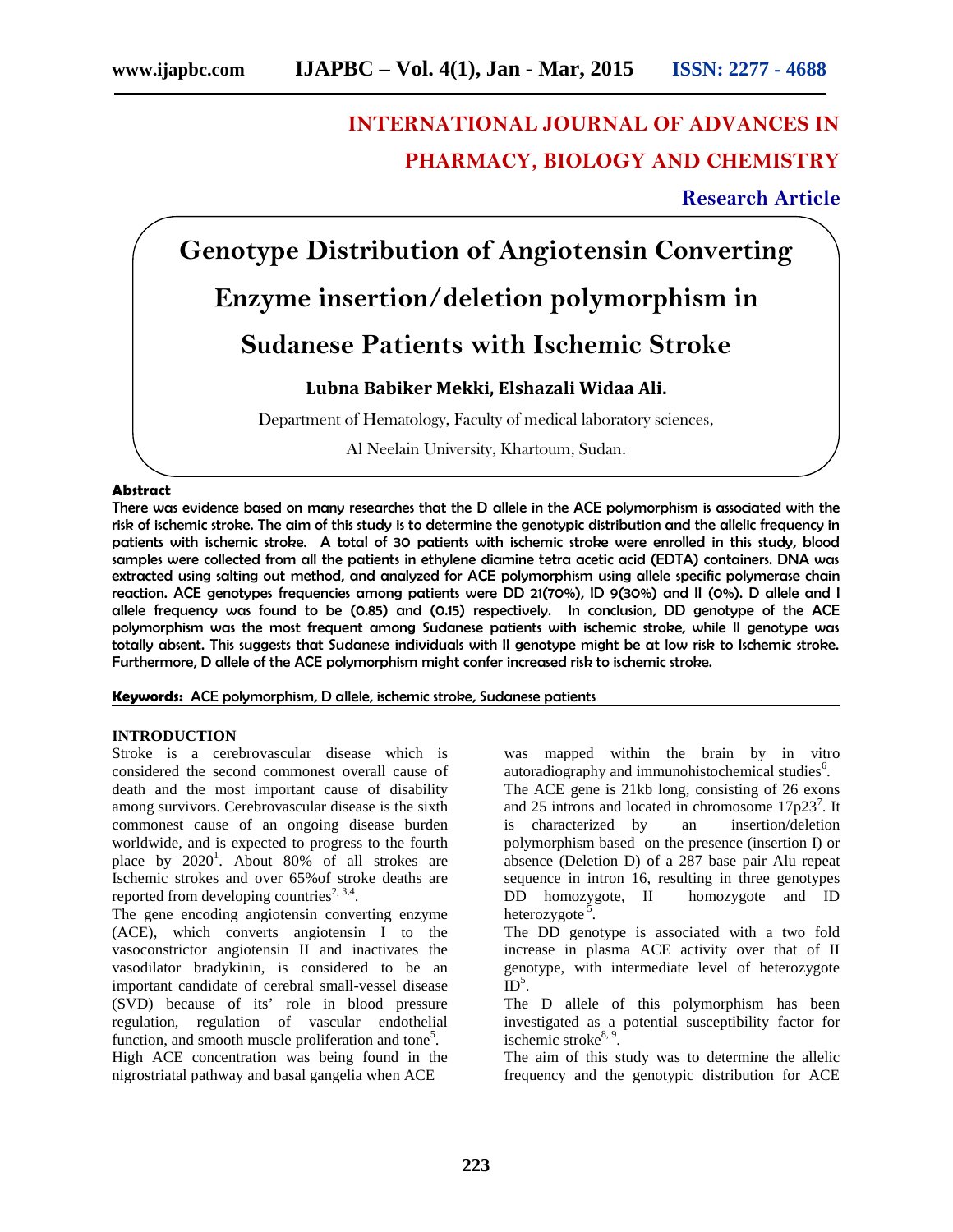gene polymorphism in Sudanese patients diagnosed with ischemic stroke.

# **MATERIALS AND METHODS**

This is a descriptive cross-sectional study conducted in Khartoum state during the period from March to September 2014. 30 patients diagnosed by a neurologist as having ischemic stroke and followed at Alsafa physiotherapy center, Ebrahim Malik hospital and Alribat hospital were recruited for this study.

Blood samples (3ml) were collected from patients upon their informed consent- in ethylene diamine tetra acetic acid (EDTA) containers and genomic DNA was extracted by salting out method.

The Insertion/Deletion genotyping was performed by using Allele-specific polymerase chain reaction (PCR- TECHNE, TC412, UK) according to Rigat et al<sup>10</sup>.

2 μL of the genomic DNA was amplified in a 25 μL reaction mixture containing 5.0 μL master mix (Maxime PCR pre mix kit (i-taq), iNtRON, Korea) and 1 μL of each of the forward (5'CTGGAG ACCACTCCCATCCTTTCT-3'), reverse primer (5'GATGTGGCCATCACATTCGTCAG AT-3') and internalprimer[(5'TGGGATTACAGGCGTGATACAG -3'] , and 15 μL sterile distilled water.

The amplification process consisted of initial denaturation at  $94^{\circ}$ C/3min; 30 cycles each consist of 94<sup>o</sup>C for 1 minute,  $52^{\circ}$ C for 1 minute, and  $72^{\circ}$ C for 1min; final extension at  $72^{\circ}$ C for 5minutes.

PCR products were electrophoresed on 2% agarose gel containing ethidium bromide and analyzed under UV light. Three μL of 50 bp DNA ladder was applied with each batch of patients' samples.

A PCR product of 190 bp fragment was consistent with D allele, while a product of 490 bp fragment was consistent with I allele.

#### **Statistical analysis**

Statistical analysis was performed using statistical package for social sciences (SPSS). Frequency of the three genotypes was calculated in total patients and in patients with different stroke risk factors. Correlation between ACE I/D genotypes and qualitative variables were tested by chi-square test .The mean age was compared in the patients with the two allelic variants by independent sample T-test.

## **RESULTS**

DNA was analyzed for ACE genotypes from venous blood of 30 ischemic stroke patients; 13(43.3%) were males and 17(56.7%) were females. The patients' ages ranged between 16 to 90 years (Mean  $\pm$  SD: 56.8  $\pm$ 20.4).

According to the results of the molecular analysis two genotypes were determined: DD and ID. The frequency distribution of DD genotype was 70% (21/30) and that of ID was 30 % (9/30). None of the patients was found to have II genotype.

Hypertension has scored the highest frequency between the risk factors followed by smokers, diabetes and family history of thrombosis, patient history of thrombosis and cardiac disease consequently, (Table 1) There was no statistically significant difference in mean age in patients with DD and those with ID genotypes (Mean $\pm$ SD: 57.2 $\pm$ 20.7 and 55.9 $\pm$ 20.8 respectively, *P.value*: 0.878)

DD genotype was more frequent than ID genotype in both males and females. However, the correlation was not statistically significant (Table 2)

The distribution of the ACE genotypes among the different known stroke risk factor showed that, DD genotype was the most frequent. There was no statistically significant correlation between the ACE genotype and the different risk factors (Table 3).

The frequency of D allele in study subjects was 0.85, while the frequency of I allele was 0.15.

## **DISCUSSION**

Recent studies revealed that the D allele of the ACE gene may be a potent risk factor for ischemic stroke and myocardial infarction in human<sup>6, 11-12</sup>.

In this study we determined- for the first time- the frequencies of the ACE DD, ID and II genotypes in Sudanese patients with ischemic stroke.

The present study showed that, the frequencies of DD and ID genotypes were 70% and 30% respectively; the genotype II was totally absent (0%) Our result was consistent with Tascilar *et al*<sup>13</sup> who performed ACE analysis in 97 patients with atherosclerotic stroke and Huriletemuer *et al*<sup>14</sup> who performed ACE analysis in 96 mongolian ischemic stroke patient with hypertension and both of their results reflected that DD>ID>II. These findings might suggest that individuals with II genotype might be at low risk of Ischemic stroke.

Some results of prior studies of ACE polymorphism in stroke patients have been inconsistent with our findings such as Indrajaya  $et$   $al^{15}$  who studied the polymorphism particularly in hypertensive ischemic stroke patients and their results reflected that, ID>II>DD. Miris Dikmen *et al*<sup>16</sup>, S al Rajeh *et al*<sup>17</sup> and Prabhakar *et al*<sup>18</sup> results were ID>DD>II. Marshab *et al*<sup>19</sup> reported that II>DI>DD in Zambian patients with stroke.

The inconsistence results may be because of the difference in patients' selection criteria and ethnic variation.

In this study we found that hypertension scored the highest frequency among risk factors followed by smoking, diabetes and family history of thrombosis, patient history of thrombosis, and cardiac diseases consequently. Tuncer *et al* found that hypertension,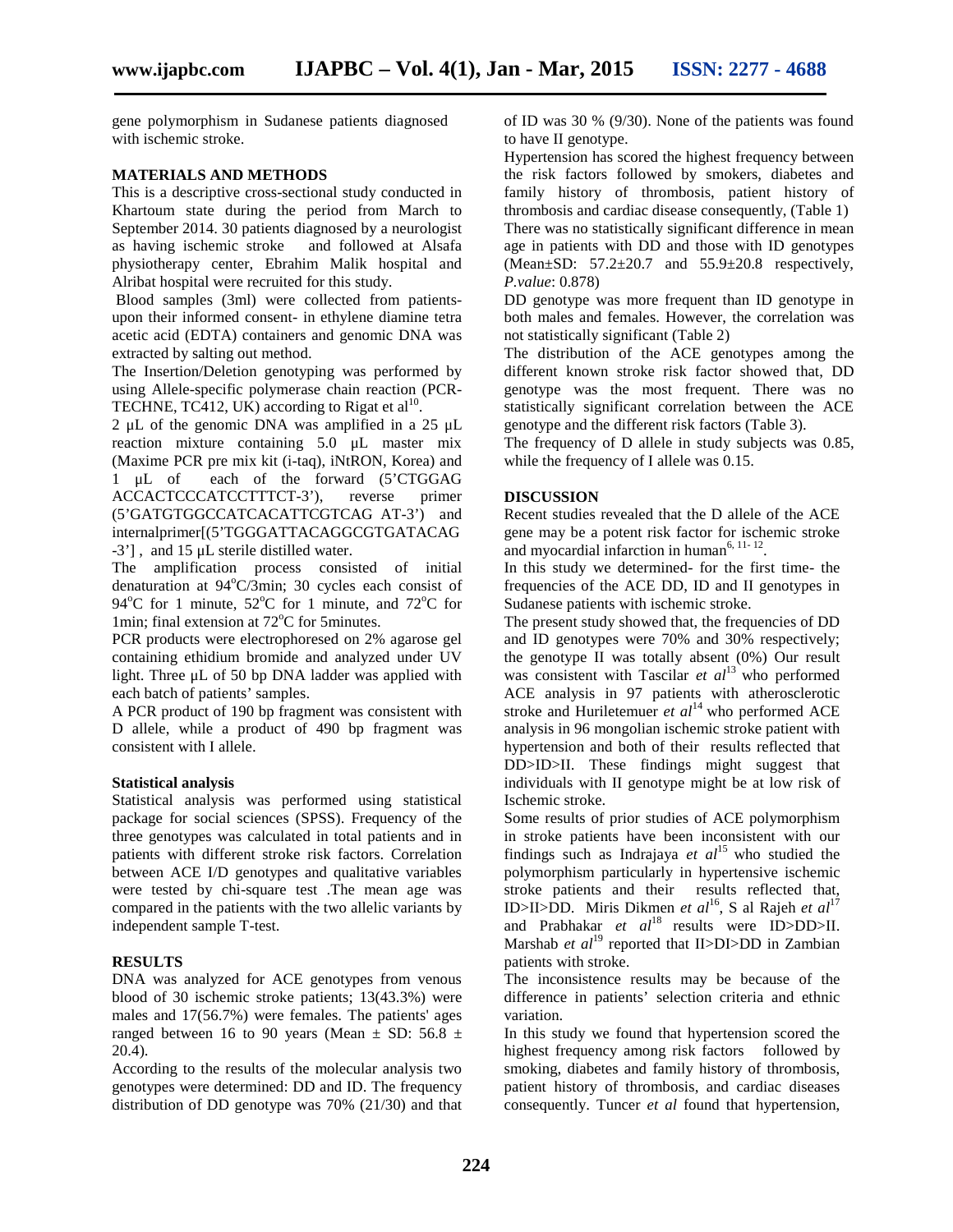hyperlipidemia, smoking, coronary artery disease and diabetes scored the highest frequencies in order $^{20}$ . S al Rajeh *et al* reported that hypertension was the most common risk factor among their study population followed by diabetes, cardiopathy, previous transient ischemic stroke attack, smoking and cervical bruit<sup>17.</sup> Our findings agree with both the results that, hypertension was the most frequent risk factor among ischemic stroke patients.

The statistical analysis showed no statistically significant correlation between the ACE genotypes and mean age, gender, hypertension, diabetes, history of thrombosis, family history of thrombosis, cardiac disease and smoking; furthermore, there was insignificant association between the genotypes and overall risk factors of ischemic stroke. Similar results were reported by Hugh *et al* who found no association between genotype and age, sex, smoking history, diabetes or cholesterol level<sup>21</sup> .

In the present study, the frequency of D allele in the study subjects was 0.85, while the frequency of I allele was 0.15. In previous researches D allele frequency was determined in different population with ischemic stroke. It was found to be 0.57 in Greek<sup>22</sup>, 0.62 in Swedish<sup>11</sup>, 0.47 in Japanese<sup>23</sup>, 0.64 in Turkish patients with hypertension<sup>20</sup> and 0.352 in Kyrgyzstan with essential hypertension<sup>24</sup>.

In comparison the above results, the D allele among Sudanese ischemic stroke patient has the highest frequency; the difference can be due to ethnic variations.

On the other hand, D allele among healthy Sudanese population was found to be 0.64 by Bayoumi *et al*<sup>25</sup>. This means that, the D allele frequency among Sudanese ischemic stroke patients is far higher than healthy populations, and this suggest the D allele as potent risk factor of ischemic stroke among Sudanese. This is more likely to be supported by Catto *et al*, Kostulas *et al*, Margaglione *et al* and Das *et al* 6, 11, 12, 26 who reported same findings.

A limitation of this study was the small sample size; we recommend that further study should be conducted in the future with increased sample size to well establish the correlation between ACE alleles and ischemic stroke.

# **CONCLUSION**

DD genotype of the ACE polymorphism was the most frequent among Sudanese patients with ischemic stroke, while II genotype was totally absent. This suggests that Sudanese individuals with II genotype might be at low risk to Ischemic stroke. Furthermore, D allele of the ACE polymorphism might confer increased risk to ischemic stroke.

| Prequencies of stroke risk factors among study subjects |          |                |                 |  |  |  |  |
|---------------------------------------------------------|----------|----------------|-----------------|--|--|--|--|
| <b>Risk factor</b>                                      |          | Frequency      | Percent $(\% )$ |  |  |  |  |
| Hypertension                                            | Yes      | 11             | 36.7            |  |  |  |  |
|                                                         | No       | 19             | 63.3            |  |  |  |  |
| Diabetic                                                | Yes      | 3              | 10              |  |  |  |  |
|                                                         | No       | 27             | 90              |  |  |  |  |
| History of thrombosis                                   | Yes      | $\overline{2}$ | 6.6             |  |  |  |  |
|                                                         | No       | 28             | 93.3            |  |  |  |  |
| Family history of thrombosis                            | Yes      | 3              | 10              |  |  |  |  |
|                                                         | $\rm No$ | 27             | 90              |  |  |  |  |
| Cardiac disease                                         | Yes      | 1              | 3.3             |  |  |  |  |
|                                                         | No       | 29             | 96.7            |  |  |  |  |
| <b>Smokers</b>                                          | Yes      | 5              | 16.7            |  |  |  |  |
|                                                         | No       | 25             | 83.3            |  |  |  |  |
| Known risk factor                                       | Yes      | 15             | 50              |  |  |  |  |
|                                                         | $\rm No$ | 15             | 50              |  |  |  |  |

**Table 1 Frequencies of stroke risk factors among study subjects**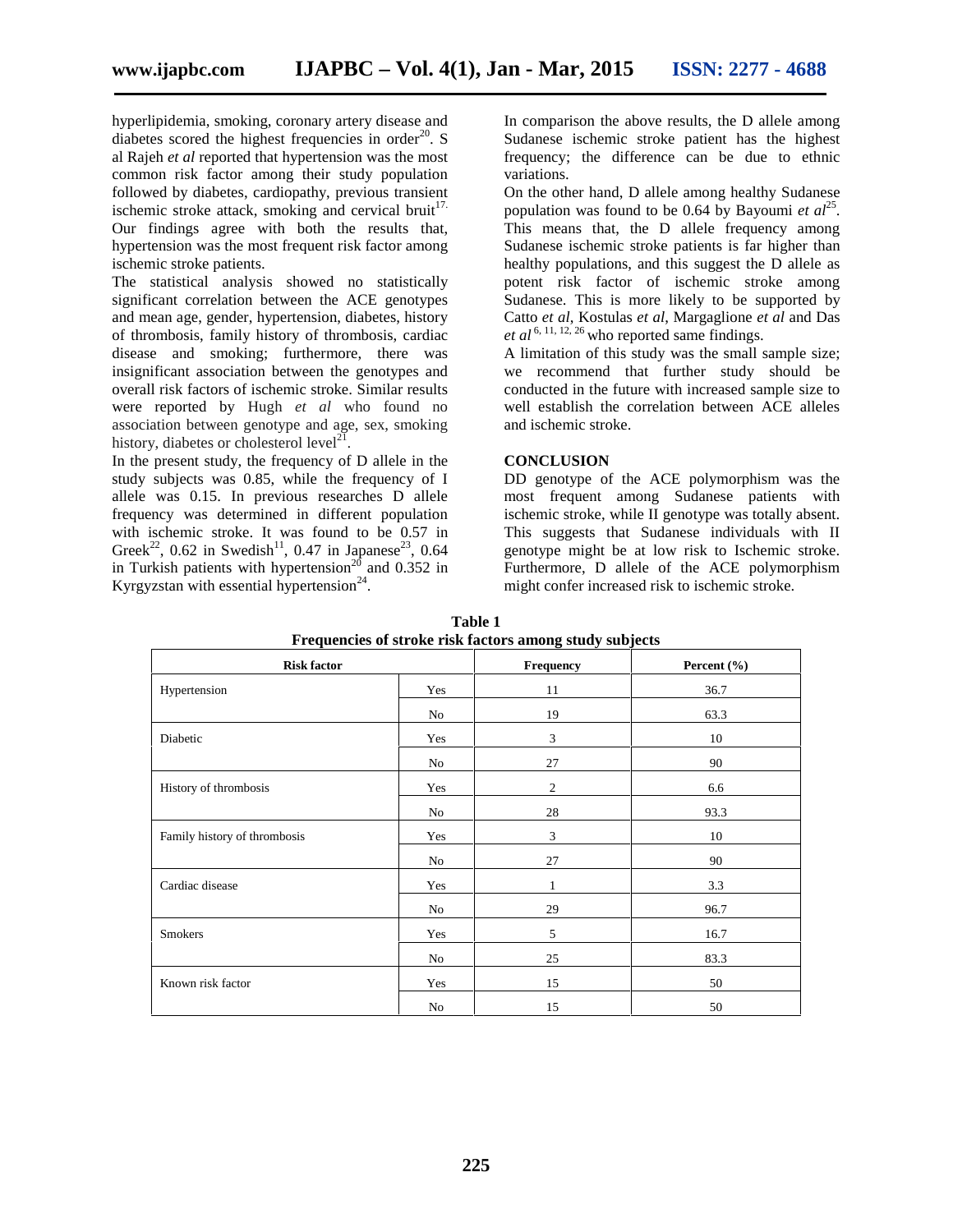| Gender                          | total | <b>DD</b><br>N(%)                                                                                    |           | ID<br>N(%) | P. value |
|---------------------------------|-------|------------------------------------------------------------------------------------------------------|-----------|------------|----------|
| Male                            | 13    | 11(84.6)                                                                                             |           | 2(15.4)    |          |
| Female                          | 17    | 10(58.8)                                                                                             |           | 7(41.2)    | 0.229    |
|                                 |       |                                                                                                      | Table3    |            |          |
| <b>Risk factor</b>              |       | The distribution of DD and ID genotype among the different risk factors.<br>$\mathbf N$<br><b>DD</b> |           | ID         | P.value  |
|                                 |       |                                                                                                      | N(%)      | N(%)       |          |
| Hypertension                    | Yes   | 11                                                                                                   | 6(54.5)   | 5(45)      | 0.160    |
|                                 | No    | 19                                                                                                   | 15(78)    | 4(21.1)    |          |
| Diabetic                        | Yes   | 3                                                                                                    | 2(66.7)   | 1(33.3)    | 0.894    |
|                                 | No    | 27                                                                                                   | 19(70.4)  | 8(29.6)    |          |
| History of<br>thrombosis        | Yes   | $\overline{c}$                                                                                       | 2(100)    | $0(0\%)$   | 0.338    |
|                                 | No    | $28\,$                                                                                               | 19 (67.9) | 9(32.1)    |          |
| Family history of<br>thrombosis | Yes   | 3                                                                                                    | 2(66.7)   | 1(33.3)    | 0.894    |
|                                 | No    | 27                                                                                                   | 19(70.4)  | 8(29.6)    |          |
| Cardiac disease                 | Yes   | $\mathbf{1}$                                                                                         | 1(100)    | $0(0\%)$   | 0.506    |
|                                 | No    | 29                                                                                                   | 20(69)    | 9(31)      |          |
| Smokers                         | Yes   | 5                                                                                                    | 5(100)    | $0(0\%)$   | 0.109    |
|                                 | No    | 25                                                                                                   | 16(64)    | 9(36)      |          |
| Known risk factor               | Yes   | 15                                                                                                   | 10(66.7)  | 5(33.3)    | 0.690    |
|                                 | No    | 15                                                                                                   | 11(73.3)  | 4(26.7)    |          |

**Table 2 Correlation of ACE genotypes with gender**

#### **REFERENCES**

- 1. Menken M, Munsat TL, Toole JF. The global burden of study: implications for neurology. J. Arch Neurol, 2000;57(3):418-20.
- 2. John Marx, Robert Hockberger, Ron Walls. Rosen's Medicine: concept and clinical practice, Stroke Vol.1 (7<sup>th</sup> ed) Mosby Elsevier, Philadelphia 2010. pp1333.
- 3. Bonita R, Mendis S, Truelsen T, Bogousslavsky J, TooleJ, Yatsu F. The global stroke initiative. J. Lancet Neurol, 2004; 3(7):391-3.
- 4. Feigin VL. Stroke epidemiology in the developing world. J. Lancet, 2005; 1;365(9478):2160-1.
- 5. Rigat B, Hubert C, Alhenc-Gelas F, Cambien F, Corvol P, Soubrier F. An insertion/deletion polymorphism in the angiotensin I-converting enzyme gene accounting for half the variance of serum enzyme levels. J. Clin Invest, 1990; 86(4):1343-6.
- 6. Catto A, Carter AM, Barrett JH, Stickland M, Bamford J, Davies JA, Grant PJ. Angiotensin converting enzyme insertion/deletion polymorphism and cerebrovascular disease. Stroke, 1996; 27(3):435-40.
- 7. Hubert C, Houot AM, Corvol P, Soubrier F. Structure of the angiotensin I-converting enzyme gene. Two alternate promoters correspond to evolutionary steps of a duplicated gene. J. Biol Chem, 1991; 15;266(23):15377-83.
- 8. Sharma P, Carter ND, Barley J, Brown MM. Molecular approach to assessing the genetic risk of cerebral infarction: deletion polymorphism in the gene angiotensin 1-converting enzyme. J. Hum Hypertens, 1994; 8(8):645-8.
- 9. Kalita J, Somarajan BI, Kumar B, Mittal B, Misra. A study of ACE and ADD1 polymorphism in ischemic and hemorrhagic